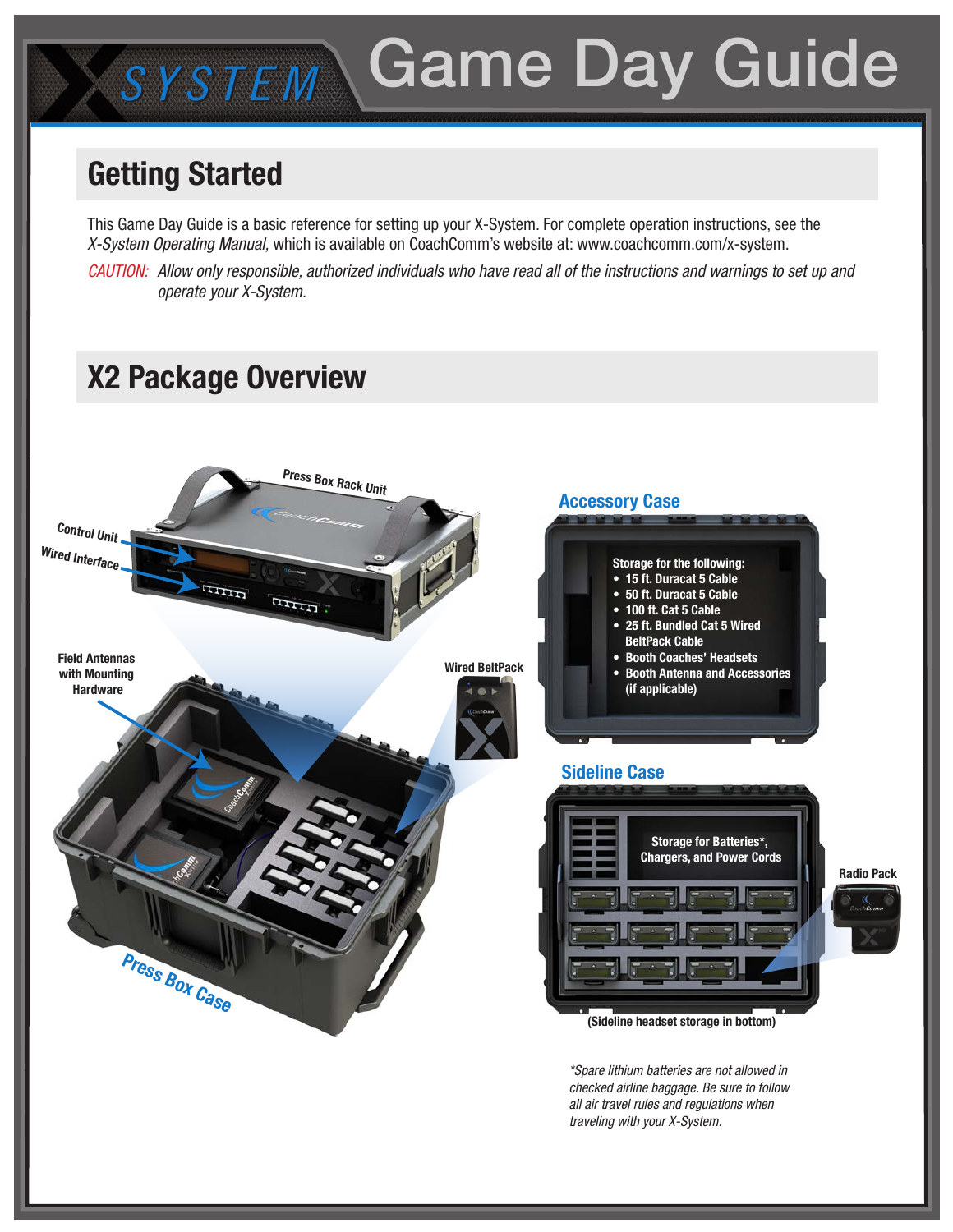# Set up Press Box Rack Unit.

1a. Unpack the press box and accessory cases.

STFM

1

- 1b. Position the Press Box Rack Unit out of the way to avoid coaches and other traffic.
- 1c. Connect power to the Press Box Rack Unit, but do NOT turn on the Control Unit (CU) yet. The "Power" LED on the front of the Wired Interface should be lit green.

*Important: X-System requires a minimum of one dedicated 15 amp 120V circuit.*



(1c.) Power LED

#### Mount and connect the Antenna. 2

- 2a. Using either the clamp or suction cup mounting hardware, secure the antenna bracket so that the antenna's logo points toward the center of your team's coaches' box.
- **Note:** *Any obstructions between the antenna and field (like window tinting) can negatively impact performance. CoachComm recommends opening windows or mounting the antenna externally to the press box. We also recommend covering antennas with a clear plastic bag or a rain cover*





*in the event that rain is expected.*

- 2b. Connect a Cat 5 cable to the X-NET IN port on the antenna.
- 2c. Connect the other end of the Cat 5 cable to the FIELD ANTENNA port on the Press Box Rack Unit's rear panel.
- 2d. If using a second field antenna, confirm the short Cat 5 cable is properly connected between the first antenna's RT LOOP port and the second antenna's X-NET IN port.

**Note:** *If applicable, a third antenna for booth wireless can be connected as outlined in the diagram below.*

*CAUTION: Secure and protect any cords to prevent walkway hazards and potential contact with moisture.*

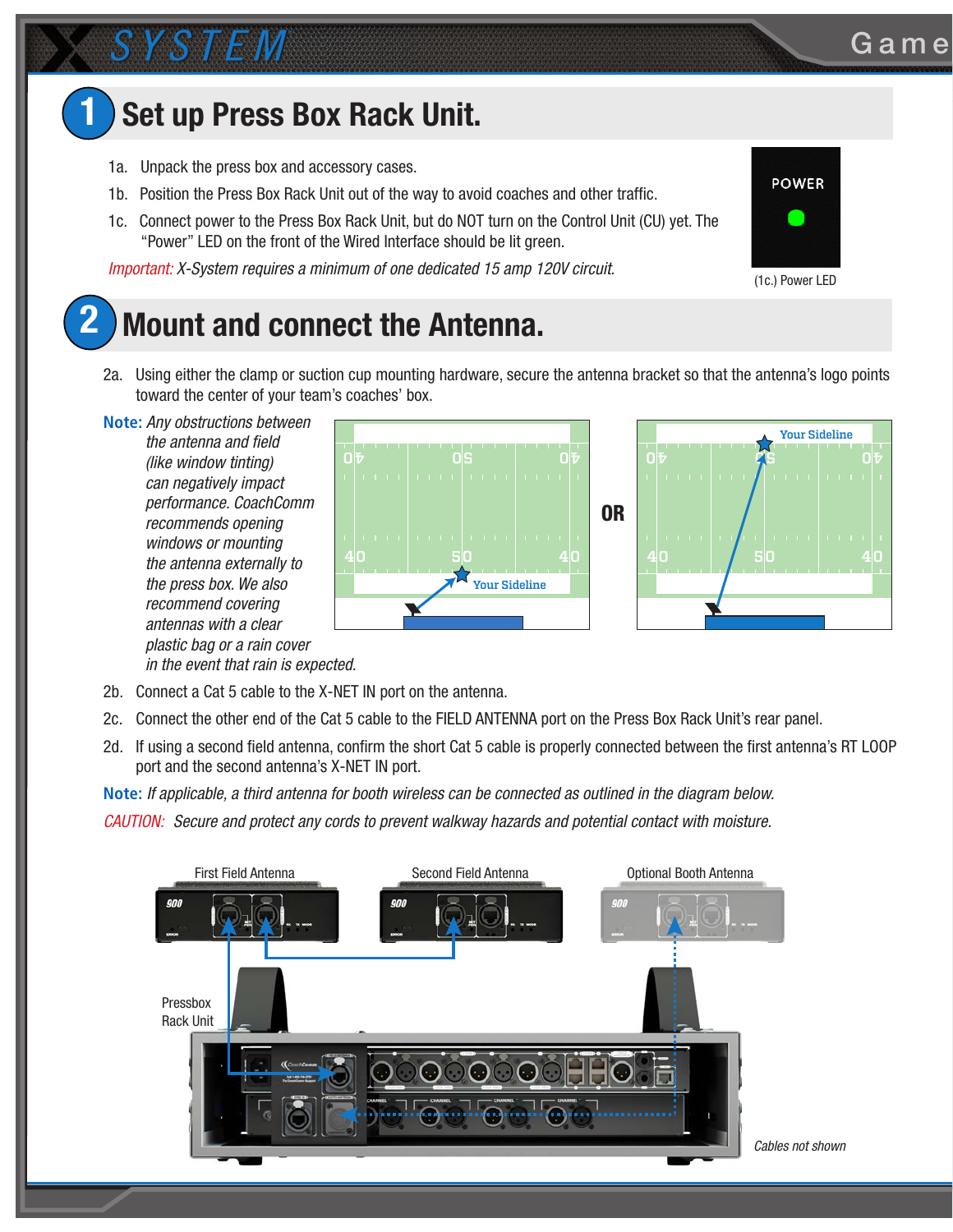#### Day Guide



# **Power on the Control Unit.**

- 3a. Power ON the CU via the power switch on its front panel.
- 3b. Use CU navigational controls to select **Home** or **Away** and press the Enter button.
- *Important: No RF transmission will occur until the Home/Away status is selected. Failure to set this status properly may result in RF interference if and when the opposing team is also using an X-System. It is important to coordinate with opponents to ensure optimal performance for both teams.*
- 3c. Wait until the CU displays the following message: "CCF Loaded" along with a configuration file summary. Once the message times out, the home screen will display on the front of the CU.



(3b.) CU Navigation Buttons

| <b>CCF Loaded</b>                                     |                       |                               |            |                             |  |
|-------------------------------------------------------|-----------------------|-------------------------------|------------|-----------------------------|--|
| Version: 3<br>Flags: 02                               | Length:               | 3,936                         |            | <b>Number of Devices: 3</b> |  |
| <b>Control Unit: 1</b><br><b>Device Connection: 2</b> |                       | Expansion: 0                  |            | Hub: 0                      |  |
| <b>Radio Transceiver: 2</b><br>Radio Pack: 12         |                       | <b>Radio Pack Profile: 12</b> |            |                             |  |
| <b>Relay Assignment: 0</b><br>Conference: 4           |                       | Aux Audio Assignment: 0       |            |                             |  |
| User Info Record: 0                                   | <b>Access Rights:</b> | $\bf{0}$                      | UI Data: 0 |                             |  |
| (3c.) Sample CCF Loaded Screen                        |                       |                               |            |                             |  |

## Set up the Wired Interface and Wired BeltPacks.

The procedures in this step should be performed with at least two people.

- 4a. Place a Wired BeltPack at each coach's position in the press box.
- 4b. Connect the short end of the Cat 5 cable bundle to the desired channels on front of the Wired Interface (A/B or C/D).
- 4c. Connect the opposite ends of the bundled cables to each Wired BeltPack.

*Important: Keep cables out of the way of coaches and heavy foot traffic. Cables that are pinched, snagged, or damaged will cause disrupted communication.*



- 4d. Connect a headset to each Wired BeltPack.
- 4e. Power on each Wired BeltPack by turning the volume knob clockwise. The lights on the front of the BeltPack will illuminate when powered on. Confirm that each Talk button is off.
- 4f. Put on one headset and press the Talk button on the Wired BeltPack and confirm that you can communicate with a second Wired BeltPack on both channels with no crosstalk. Repeat the test for each Wired BeltPack.